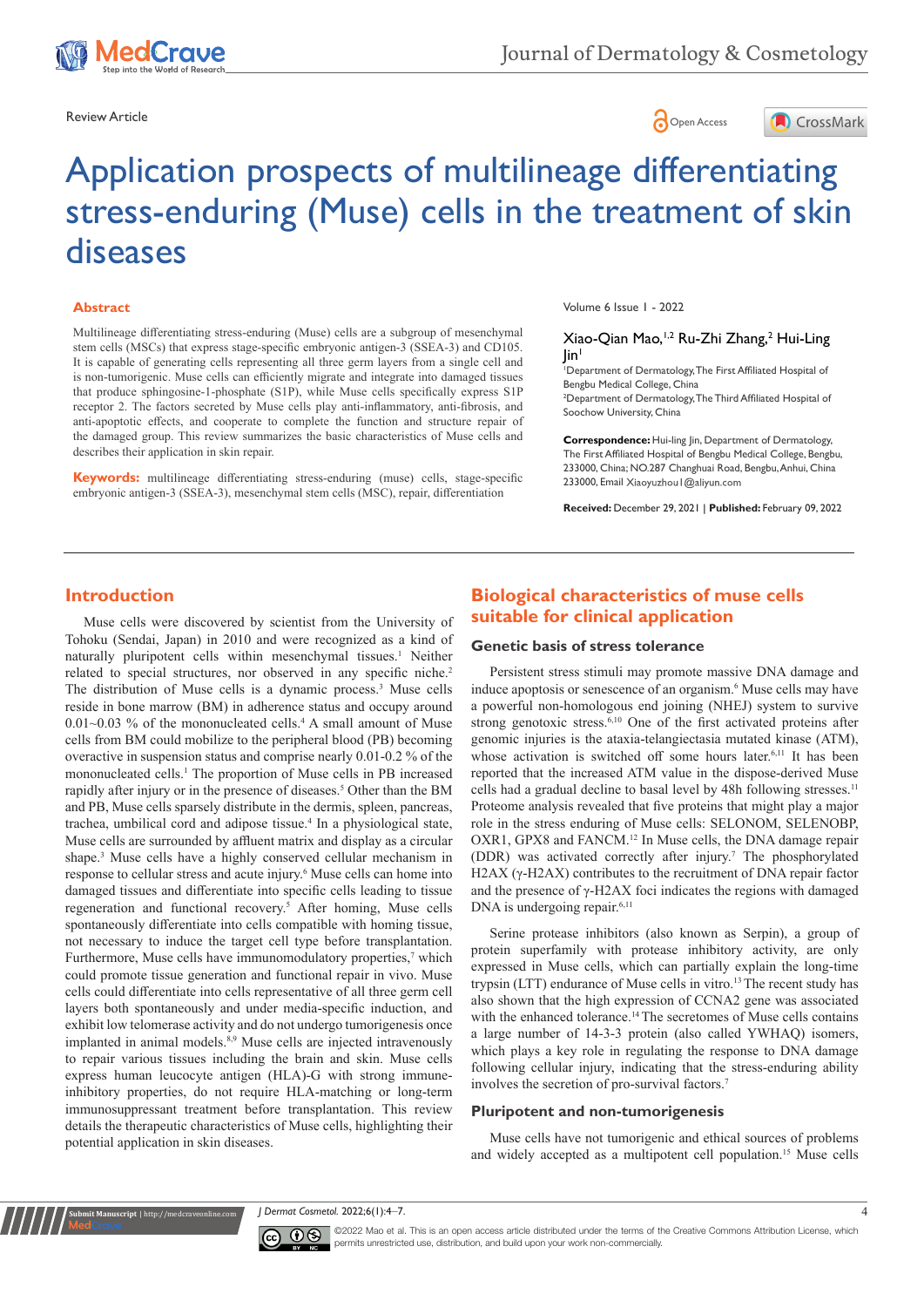express pluripotent markers such as NANOG, Oct3/4, Par-4, Sox2, and TRA1-60,<sup>16</sup> and have potential for triploblastic differentiation from a single cell.3,17 Muse cells exhibit lower telomerase activity, normal karyotype and asymmetric growth.3 They express low levels of Lin28, a RNA binding protein gene involved in tumorigenesis and maintenance of pluripotency and express high levels of Let-7, as a potential counteracting protective mechanism against Lin 28 and against tumorigenesis.3 Therefore, Muse cells do not undergo tumorigenesis when transplanted into a host organism, are the most promising cells in regenerative fields.18 Another unique characteristic of Muse cells is their unique immune privilege system.<sup>19</sup>

# **Abilities to homing to the injured sites**

When tissues are injured, the damaged cells produce sphingosine-1-phosphate (S1P), which is an alerting signal and attracts Muse cells that specifically express S1P receptor 2 to the damaged sites.<sup>20</sup> After homing, Muse cells spontaneously differentiate into tissue-compatible cells and replenish new functional cells for tissue repair.16 Human leucocyte antigen (HLA)-G is the nonclassical HLA allele with strong immune-inhibitory properties, was much more expressed on Muse cells than on non-Muse cells.13,21 So Muse cells has a good tolerance in allogenic transplantation and do not require HLA-matching or longterm immunosuppressant treatment.<sup>21</sup>



**Figure 1** Acquisition of Muse cells.

#### **Pleiotropic effects**

Muse cells release more cytokines than non-Muse cells, including EGF, PDGF-bb, NGF-b, SCF, TNF-α, bFGF and TGF-β, and the levels of these factors are higher under hypoxic conditions.<sup>22</sup> A scientific team has reported that the mRNA levels of TGF-β and IL-10 in Muse cells are significantly higher than MSCs in the case of inflammation.23 Therefore, Muse cells can play a better role in stress conditions (such as hypoxia) and coordinate wound healing by releasing soluble cytokines.

# **Acquisition of muse cells**

#### **Tissue source**

The number of Muse cells extracted from different tissues or experimental environments was inconsistent.<sup>4</sup> Culturing BM-derived Muse cells should use the Low-glucose DMEM supplemented with 10%FBS and FGF-2. It was reported that approximately  $16.50\% \pm$ 2.01% rat BM-MSCs maintained normal morphologies and intact cell membranes after an 8h trypsin incubation, and single-cell culture displaying M-cluster accounted for approximately  $2.03\% \pm 0.14\%$ of total BM-MSCs.24,25 An experiment separated the Muse cells from human umbilical cords (UCs) by collagenase, and quantified the percentage of SSEA-3 positive cells, and found that the first passage had  $5.0\% \pm 4.8\%$  SSEA3+ cells, but the percentage decreased significantly between P0 and P2. Upon culture of the sorted population, the percentage of SSEA3+ cells ranged from 62.5%-76.0% in P2–P5 to 42.0%–54.7% in P6-P9.26 The results indicated that the process

of passaging may gradually decrease pluripotency of cells. Dermis can be regarded as an ideal source to obtain Muse cells, because it can be obtained from various surgical procedures.24 The expansion of Muse cells from dermis need to use the specific Poly-HEMA (poly 2-hydroxyethyl methacrylate) coated wells.24,27 By contrasted other tissues in the body, AT is the most promising source because of convenient and painless obtain from the liposuction, millions of Muse cells can be extracted from 1-2 liters of Adipose tissues.<sup>22</sup>

#### **Sorting technologies**

SSEA-3, an antibody to recognize sugar epitopes that no gene encodes SSEA-3 and no species variation, is a specific marker by which to distinguish Muse cells from other cells in MSCs. Muse cells have been isolated with SSEA-3 positive expression from BM, umbilical cords (UCs), adipose tissue, dermis and the cultured fibroblasts.<sup>24</sup> Fluorescence activated cell sorting (FACS) is a precise method for sorting cells, but requires expensive equipment and complicated operating procedures. Magnetic-activated cell sorting (MACS) has been used to collect SSEA-3 positive Muse cells and enrich the target cells to  $91.4\%$   $\pm 3.2\%$ .<sup>26</sup> In 2018, Wakao et al. had provided a protocol for enriching Muse cells by long-term trypsin (LTT), which is now considered to be one of the feasible methods to obtain Muse-rich cell population.24

#### **Expansion in vitro**

Muse cells can survive and proliferate in both suspension or adhesion environments, but their activities and behaviors were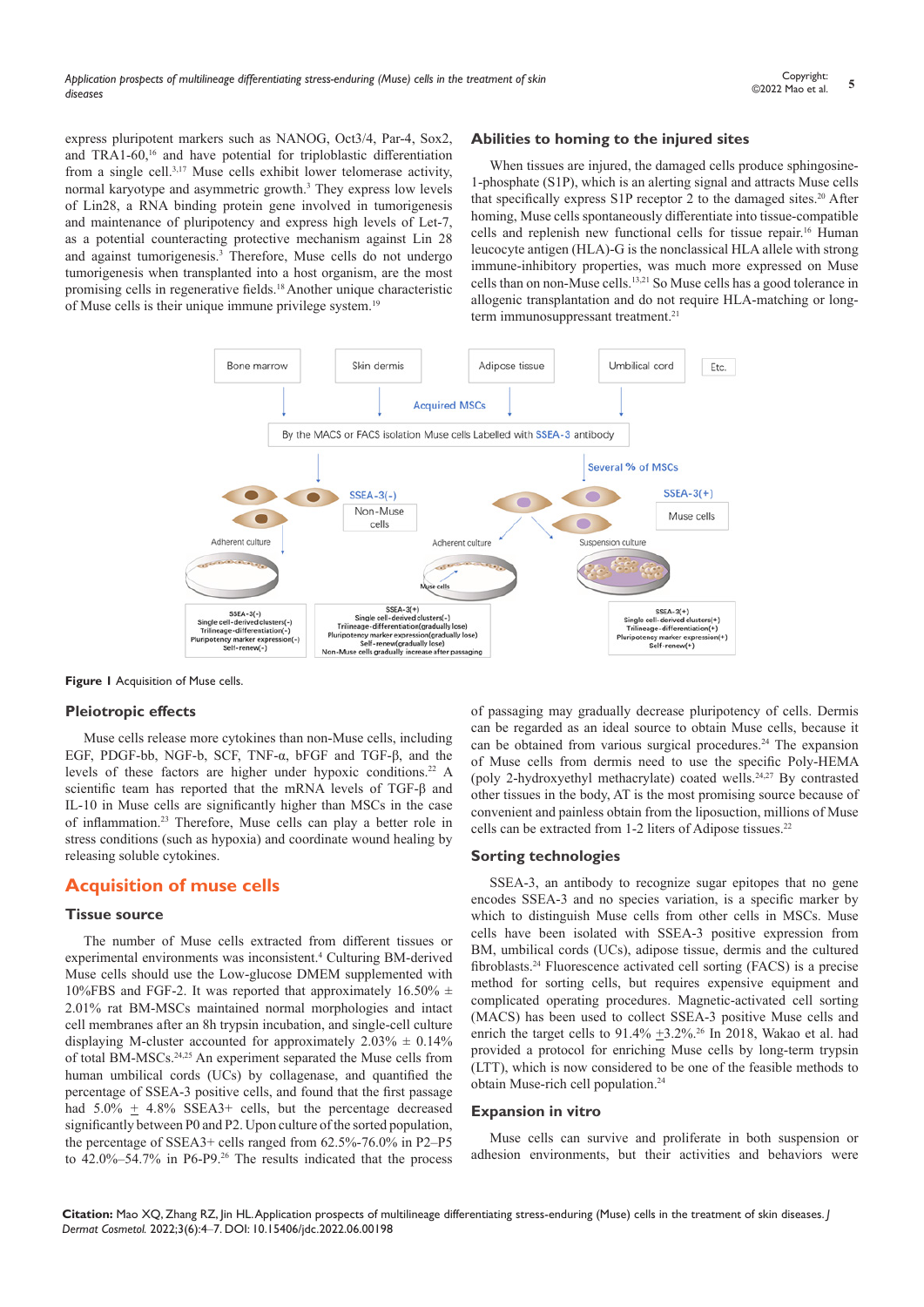affected by culture system.<sup>4</sup> More importantly, their pluripotency is regulated by the "adhesion suspension switch".4 Muse cells are natural adult stem cells so that they proliferate through symmetrical and asymmetric cell division. When Muse cells were cultured in suspended fluids, they generated slender non-Muse cells through asymmetric cell division. The non-Muse cells wrapped Muse cells, and those wrapped Muse cells clusters continued to proliferate and form embryoid-like cell clusters whose proliferation gradually slowed down and ceased after about 14 days maybe due to the presence of overlying cells or intracellular signaling.3 When the cell clusters were transferred to the adherent culture, the outermost non-Muse cells open the coating layer, and Muse cells are beginning to proliferate again, migrating out of the cell clusters, and producing the expanded cells until they get reached the Hayflick limited. In the status of adhesion, the cells divide once in about 1.3 days, almost the same as or slightly slower than FBs. Nanog, OCT3/4 and Sox2 distributed in the cytoplasm of Muse cells in adhesion status, will transfer to the nucleus when Muse cells are transferred to suspension status, and their expression will increase 50 to hundreds of times.4,28 The expression level of pluripotent genes between adherent and suspended states is reversible. How suspension states are associated with demethylation is unclear.

## **Application in skin damage repair**

The number of endogenous Muse cells is a potential parameter of the body's reparative activity.13 If the number is insufficient for repair, or if the endogenous Muse cells have low reparative activity due to underlying diseases, exogenous Muse cells can be supplied via intravenous infusion.29 This is the basic concept of Muse cell therapy.23

## **Three-dimensional skin model derived from muse cells**

It is reported that Muse cells could differentiate into fibroblasts (FBs), keratinocytes (KCs) and melanocytes (MCs).<sup>30</sup> When Muse cells were suspended cultured with Low gluco-DMEM (DMEM-L) containing transforming growth factor β2 (TGF-β2) for 1 week to form embryoid bodies, which subsequently were cultured adherently in DMEM-L containing ascorbic acid and fetal calf serum for 1 week, most cells expressed CD10 and CD73, and their mRNA and protein levels of collagen 1 and 3 were similar to normal human FBs. When Muse cells were cultured on matrigel-coating dishes with defined keratinocyte serum-free medium including bone morphogenetic protein 4 and all-trans retinoic acid, 4 weeks culture later, the cells became similar to normal human KCs in morphology and expressed cytokeratin-14, p63 and mRNA of desmoglein-3.30,31

To induce MCs, Muse cells need to be cultured in melanocyte induction medium (MIM) containing Wnt3a, stem cell factor (SCF), endothelin-3 (ET-3), basic FB growth factor (b-FGF), linoleic acid, cholera toxin, L-ascorbic acid, 12-o-tetradecane-phorbol-13 acetate (TPA), insulin transferrin selenium (ITS) and dexamethasone for 6 weeks. Among of them, Wnt3a, SCF and ET-3 are necessary to differentiate stem cells into MCs. During the process of induction, the morphology of Muse cells gradually changed, gradually expressing microphthalmia-associated transcription factor (MITF), kit, tyrosinase-related protein 1 (TYRP-1) and PMEL (gp100) (in the third week), dopachrome tautomerase (DCT) (in the 5th week) and tyrosinase  $(TYR)$  (in the 6th week).<sup>32</sup> The 3D skin reconstituted with Muse-derived cells showed visible pigmentation. However, the original Muse cells could not spontaneously differentiate into MCs even if they were integrated into the epidermis of 3D cultured skin.30,34

# **Application for skin ulcers in mice model**

Muse cells can spontaneously home to the injured area and secrete growth factors, such as PDGF, bFGF, TGF-b and EGF, which are required for wound healing and inflammation in the proliferation phase.34 The skin wounds of diabetic DM-SCID mice were treated by subcutaneous injection of Muse cells and non-Muse cells. The results showed that the ulcers in the Muse cell treatment group heal quickly, the epidermis is thick, and the wound healing time is short. With hyaluronic acid as a carrier, Muse cells are injected locally to avoid cell migration and achieve a better concentrated treatment effect. After homing, Muse cells differentiate into KCs, blood vessels and FBs, and participate in the body's reconstruction through the reconstructed epidermis and dermis.<sup>3,34</sup>

## **Therapeutic approach for epidermolysis bullosa**

Scientists have created knockout mice of type XVII collagen (Co117) that mimic epidermolysis bullosa (EB). The labeled human SSEA-3+ Muse cells were injected intravenously through the tail vein.35 The imaging confirmed the homing of the injected Muse cells, expressing keratin 14 and desmoglein-3 in the epidermis. Studies have shown that intravenously injected human Muse cells preferentially implant in damaged skin and spontaneously differentiate into skin components, such as keratinocytes, hair follicle cells, vascular endothelial cells and sebaceous gland cells.

#### **Therapeutic approach for topic dermatitis**

Previous study had reported that MSC-mediated immune regulation could be used to treat skin inflammatory diseases. Wen et al. cultivated human BM-derived MSCs through LTT to obtain Muse cells, and then injected obtained Muse cells into mice model of atopic dermatitis. Their qPCR results had found that the expression levels of the inflammatory factors interleukin (IL)-6, IL-17 $\alpha$ , and IL-33 in both the spinal cord and skin were suppressed by Muse cells.<sup>36</sup> Since Muse cells are an ideal type of pluripotent stem cell that may also have the potential to treat topic dermatitis.

# **Conclusion**

Muse cells are endogenous pluripotent stem cells and therefore elicit few safety concerns in future clinical applications. Muse cells can survive in harsh environments and switch pluripotency expression in suspension culture and adhesion culture. After being injected intravenously, Muse cells can home to the injured site and differentiate into cells needed for tissue repair. Muse cells have pleiotropic effects, could synergistically deliver long-lasting functional and structural recovery. Muse cells have been used in the mouse model of diabetic ulcer or with EB, and have achieved perfect clinical effects. The clinical application prospects of Muse cells is very promising in the field of skin disease treatment

# **Acknowledgments**

This work was supported by the National Natural Science Foundation of China (No.81673078).

# **References**

- 1. [Dezawa M. The Muse Cell Discovery, Thanks to Wine and Science.](https://pubmed.ncbi.nlm.nih.gov/30484221/) *Adv Exp Med Biol*[. 2018;1103:1–11.](https://pubmed.ncbi.nlm.nih.gov/30484221/)
- 2. [Dezawa M. Clinical Trials of Muse Cells.](https://link.springer.com/chapter/10.1007/978-4-431-56847-6_17) *Adv Exp Med Biol*. [2018;1103:305–307.](https://link.springer.com/chapter/10.1007/978-4-431-56847-6_17)